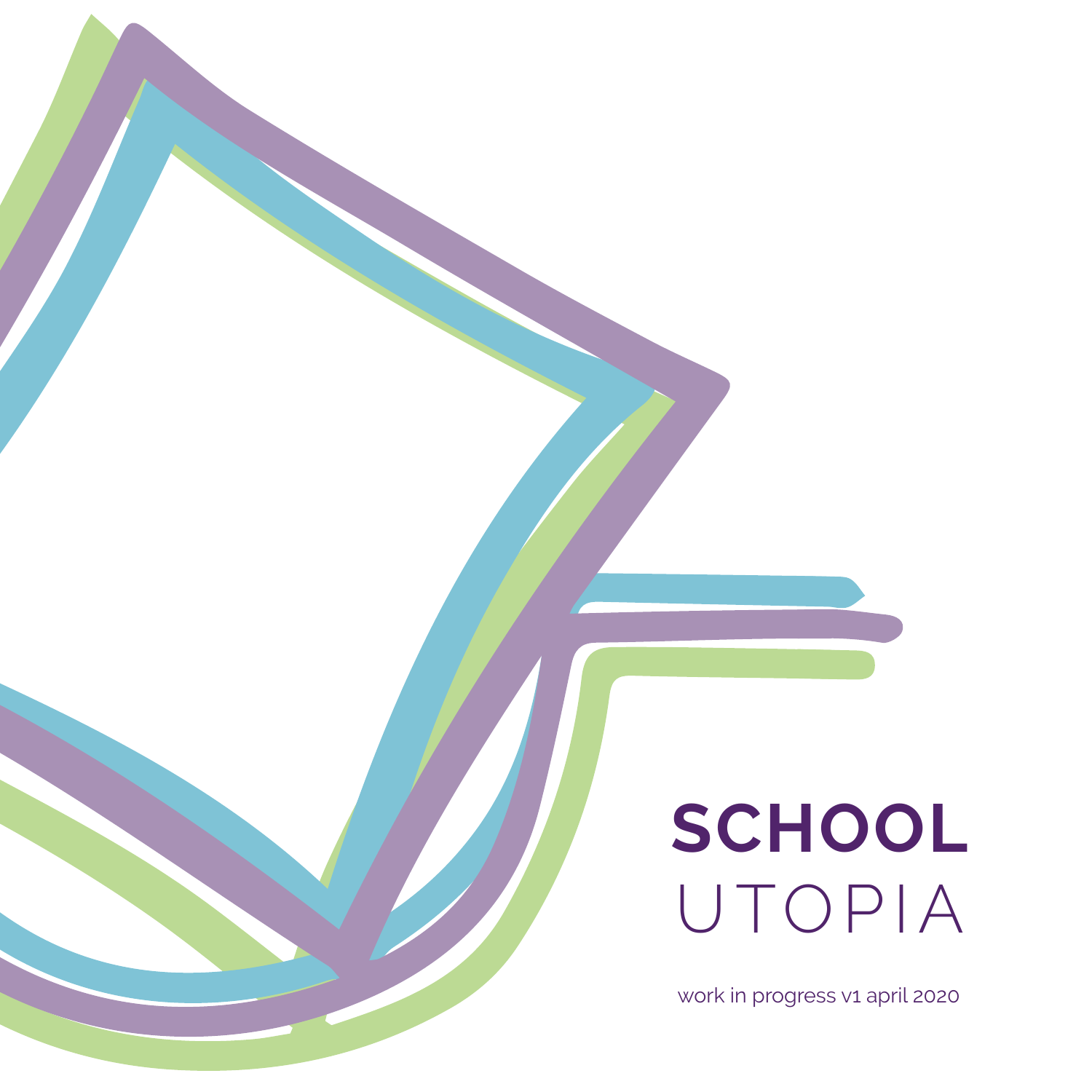

#### **school utopia**

How exactly are we preparing our children for 2030 and beyond? Are they leaving school with the life skills and social adaptability they will need to do well as adults? Are they happy, confident and well-rounded individuals? Do all children have the same opportunities to thrive & grow?

Our education system has remained largely unchanged for decades. This despite the unimaginable differences that we have seen in just one generation – in technology, politics, social justice, and more.

The current system simply isn't working. You only have to look at the statistics for absence & exclusions, the experiences of marginalised pupils (those in the SEND, Pupil Premium and ethnic minority groups) and read about the rise in offrolling and 'non-elective' home education. It's not working for children and families, and it's not working for school leaders and teaching staff either.

There are some great examples of innovative education out there, and a hunger for change. If a 17 year old can mobilise a whole generation to fight for climate change, surely we can do this? This document asks some important questions – will you help us define the answers?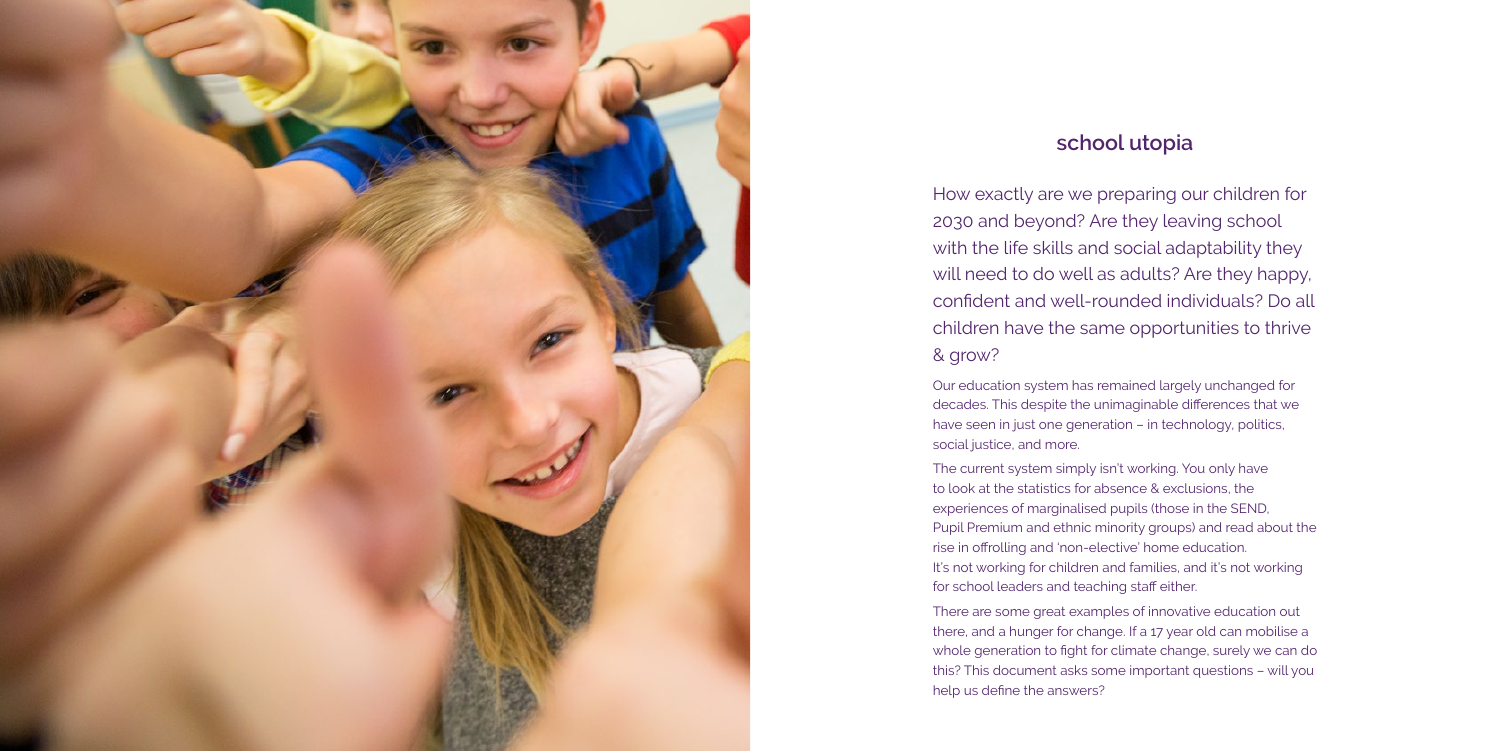### overarching principles

children who are **happy** & **able to** access learning, with their **rights promoted**

accessible to **all**, in the **mainstream, &** including **marginalised groups**

bringing together those who are **innovating** , for the **benefit** of **all**

a sustainable **framework,** not an individual school

> preparing children for **today's world** & **tomorrow's future**

inextricably linking education & industry to create **relevance**





Consider our **physical school buildings**? Should they be schools, or should they be **multi-functional community spaces**?

Do we need them **24/7** for the whole **cal endar year**? Could we make better use of them? What role should they play?

What value do **new, carefully designed buildings** add? Do they represent value for money? Could we make better use of **existing buildings?**

Do we need buildings at all, or could learn ing be **entirely virtual?** And if so, how do we ensure tangible links with **local communities** ?

### links with the **2** local community



To what extent should a school be **embedded** in its **local community**, to create **close links** with **families** and the **wider community** ?

How **different** is each local community and how much **flexibility** is required to forge these links? How can this be done within an **consistent** framework?

Are there **mutual benefits** for both 'school;' and local community? If so, can these extend beyond **buildings** and **facilities** to include **human resources** and **expertise**, and **employment** opportunities?

# **3** a partnership with industry



How do we ensure that students are ultimately **employable** and in jobs they enjoy? Is there a way of involving **business** (local, national & international) in **shaping** the **curriculum**? Can industry be the **'pull'** that **effects change** in our **mainstream** education system?

Is there a **partnership** which provides schools with **funding**, **expertise** and **rel evance** in return for students with **better life-chances as adults** ? Would businesses be interested in a **free test-bed** of their **future consumers**? Would a completely **industry-funded framework** provide **maximum freedom** ?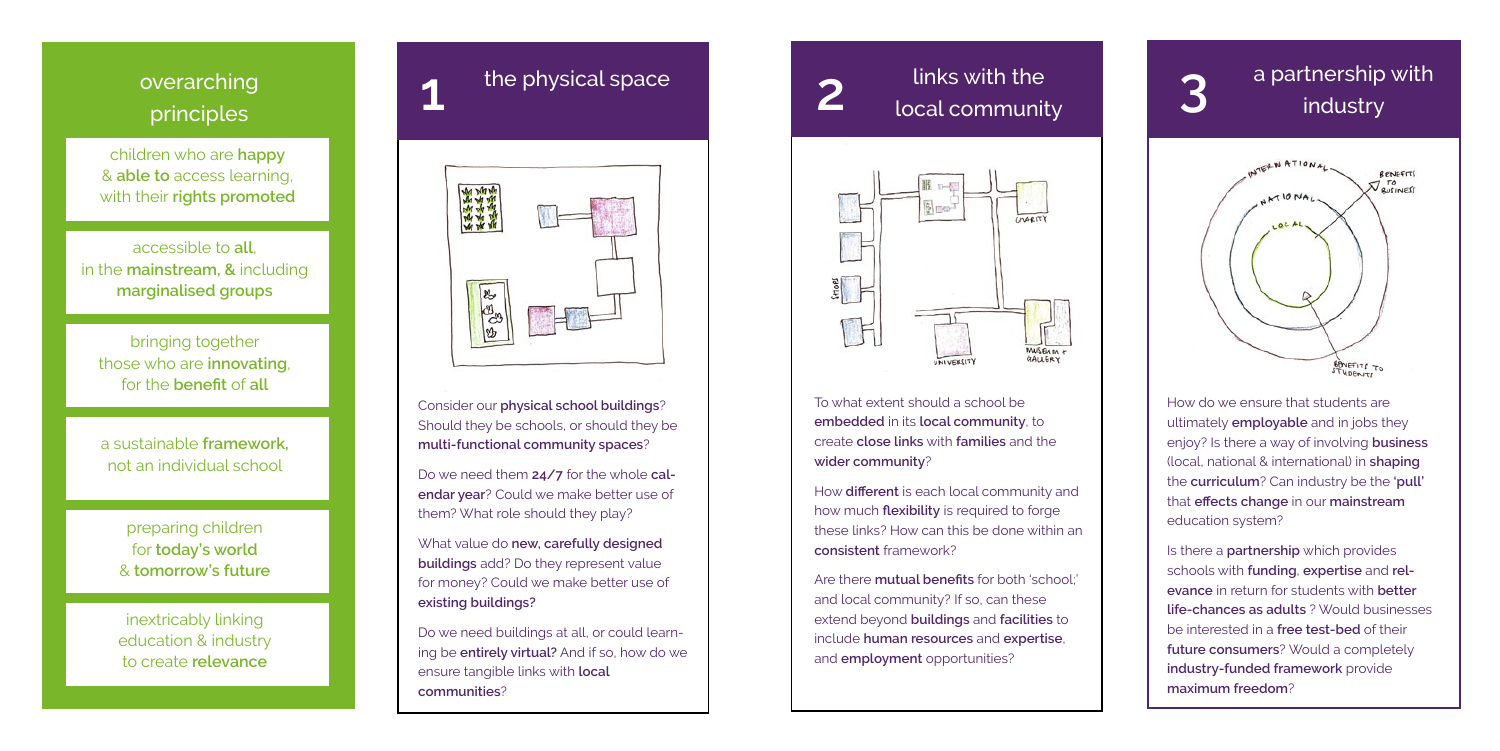



How can we use **technology** as a more integral part of learning? Could it **support** students better? **Alleviate staff** of more **mundane tasks**? Facilitate more **rigorous data analysis**? Could technology help us **reallocate precious resources**?

What role should **online learning** play? Could **gaming** help engage some students? Should we be thinking of **Edublocks** – a learning currency which represents a student's skills, & has monetary value?

How are we preparing students for a **world** which is **increasingly technology-centric**?



To what extent can we **personalise** the curriculum, to suit different **talents**, **passion**, **learning styles** and **pace of learning**? With an integrated Attachment and Trauma **ACEs- aware** approach?

Is there value in a curriculum which has a more **equal balance** of **academic**, **vocational** and **creative** subjects?

How important are **experiences**, for example journeys to experience other cultures first-hand?

How can we **match business partners** and **students**, for **mutual benefit**?

qualifications **6** with relevance



What type of qualifications will have most **relevance** and **value** in the future? **Edublocks**, **certificates**, **skills badges**?

What will help students in their journey into **Further** and **Higher Education**? **Apprenticeships**? **Employment**?

How do we **prove** that students of any age have a particular **level of competence** in a **particular skill**? How do we quality assure this so that it becomes a **recognisable standard**?

How do we make it easy for students to **nurture**, **promote** and **maximise** their skills?

# teaching **7** & support staff



How do we **recruit** the 'right' staff? And ensure they **understand** and **practice** our **ethos** on a daily basis?

How do we ensure they are **nurtured**, **protected** and **respected**? How do we encourage them to **broaden their skills**  within our organisations?

What role can **parents**, the **local community** and **industry** play in passing on relevant expertise? How do we ensure this has **value** and **fits with our ethos**?

What **other staff** do we need to ensure that **students** and **staff** have their **wellbeing**, **mental health** and **social needs** met?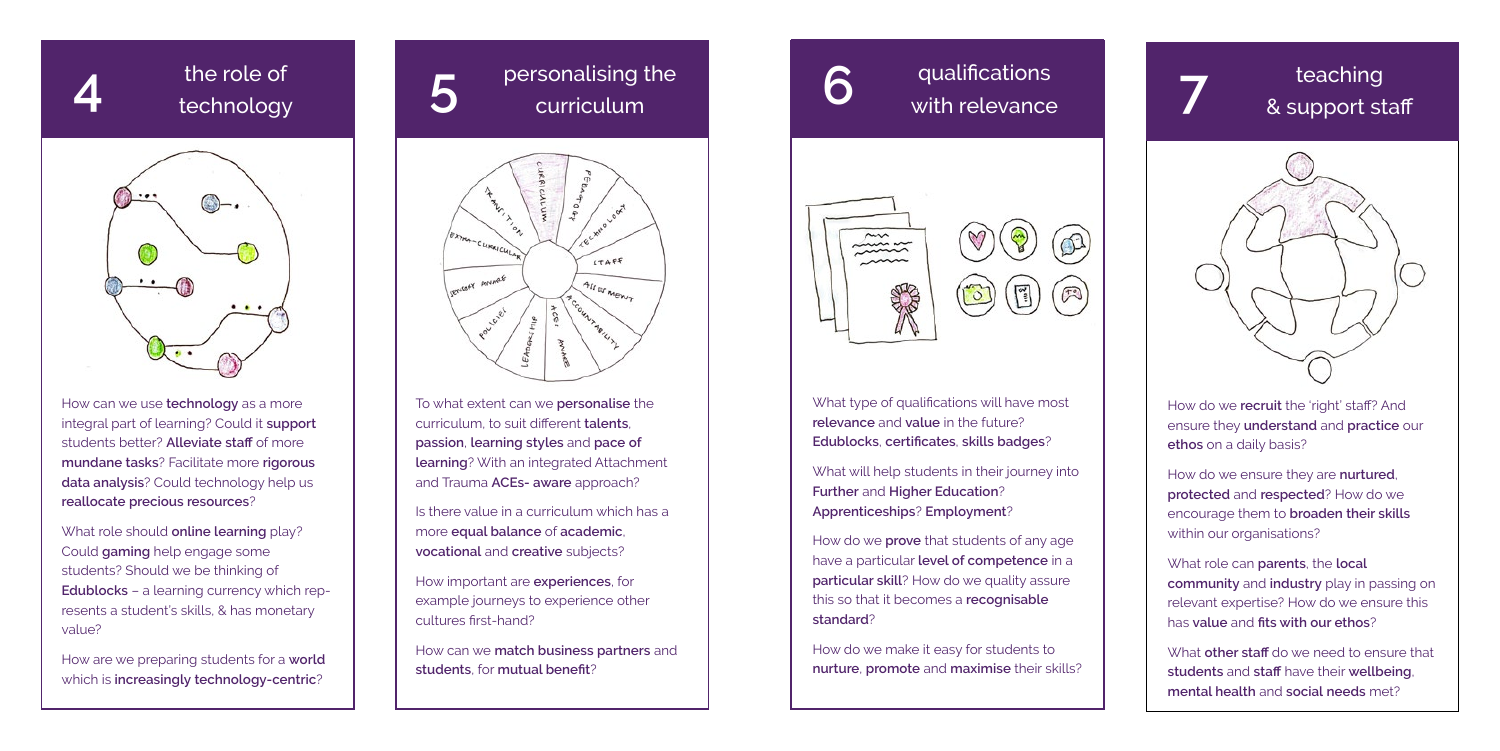**8** the importance<br>of leadership



How do we ensure **consistently 'good' leadership**? What does 'good' leadership look like?

Is this the key to **consistency**? And how do we balance the need for **local flexibility** & **autonomy** with **consistency**?

Should there be a **leadership programme** that is a pre-requisite for all leaders in this new framework?

Is there benefit in **home-grown leaders**, who've worked their way up from within?

How do we build much-needed **trust** in our new framework? How do we ensure that all staff '**walk the talk**', and that there is **accountability** and **transparency**?

accountability **9**

Should we run **annual surveys**, with pupils, staff, parents and the local community and **publish them** (unredacted)? Can our new framework develop an **independent inspectorate** and bypass Ofsted?

How do we ensure staff and parents feel confident that any issues will be properly **investigated** and **resolved**?

# 10 school utopia



Can we create a **kitemark** comprising the individual elements of a new framework which other schools could adopt, either as a **whole** or **in part**?

Is there a way of ensuring this kitemark represents a particular **ethos** and **standard** for parents, policymakers and educators?

If this embodies **jointly developed practices**, constantly **updated**, would this be of value to other school leaders?

Could this replace school **league tables** for parents?

#### challenges

operating **alongside**  a government-funded education system

requires a successful **pitch to industry**

**balancing the books**  if not reliant on government funding

will need **vision** and **commitment**

a framework that must be **proven**

sufficient groundswell of **support** to effect change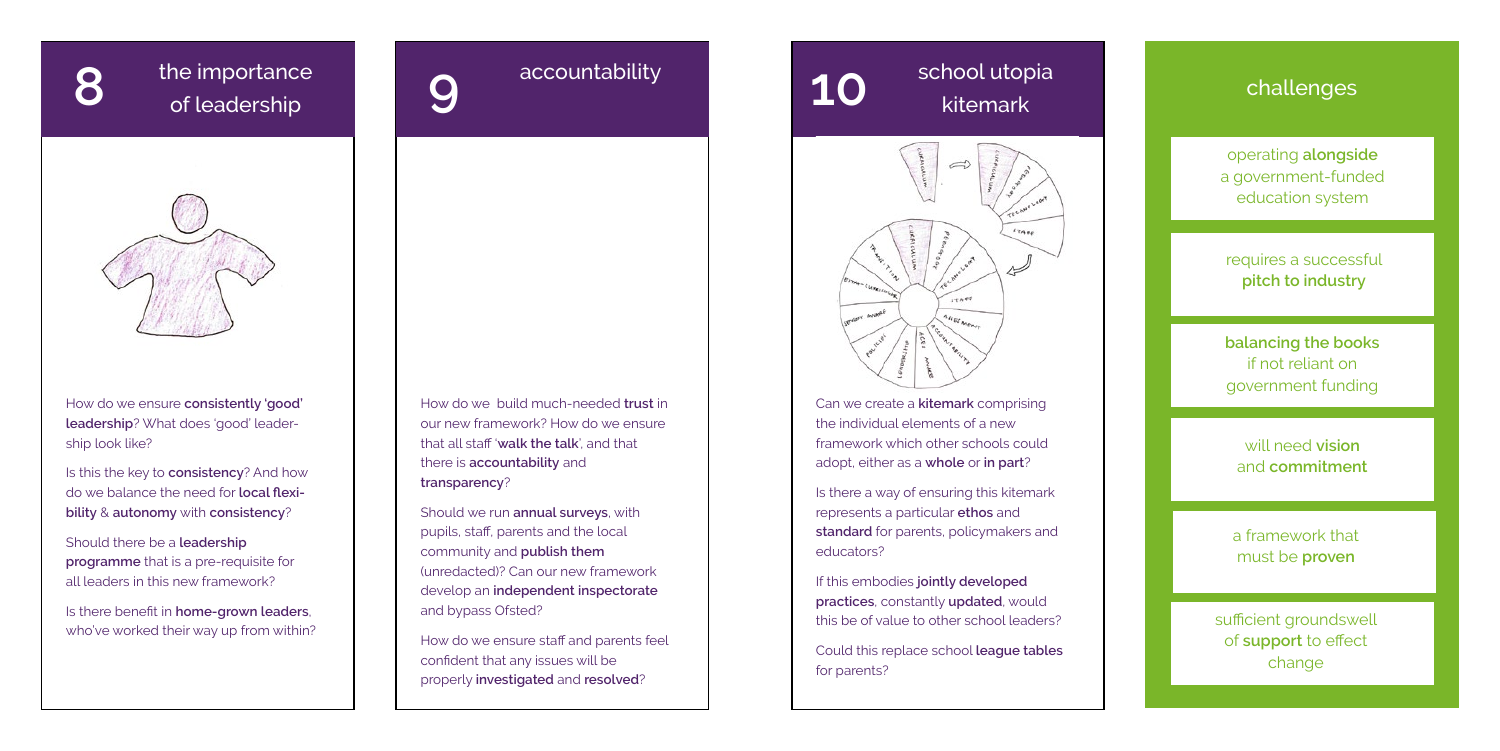#### **what next?**

#### Can we turn a hunger for change into something more tangible?

#### **Mobilising the groundswell**

There are many great examples of innovators doing, or advocating, changes to mainstream education. The groundswell is growing – can we mobilise it sufficiently to kick-start a tangible change?

#### **Creating industry 'pull'**

Business has been arguing for some time that students are ill-prepared for adulthood in this new world. Can industry be the catalyst for change? Would this 'pull' have more traction than a 'push' from inside education? Or should parents or the students themselves lead the charge?

#### **The proof**

Can we create compelling evidence of the need for change? A combination of research, statistics and a demonstration of how doing it differently actually works? Is this a documentary in the making?

#### **A virtual brainstorm**

Join us for a virtual brainstorm which brings together all those advocating for change. We need a range of expertise, a willingness to share, learn and work together, and some out-of-the-box thinking. Will you join us?